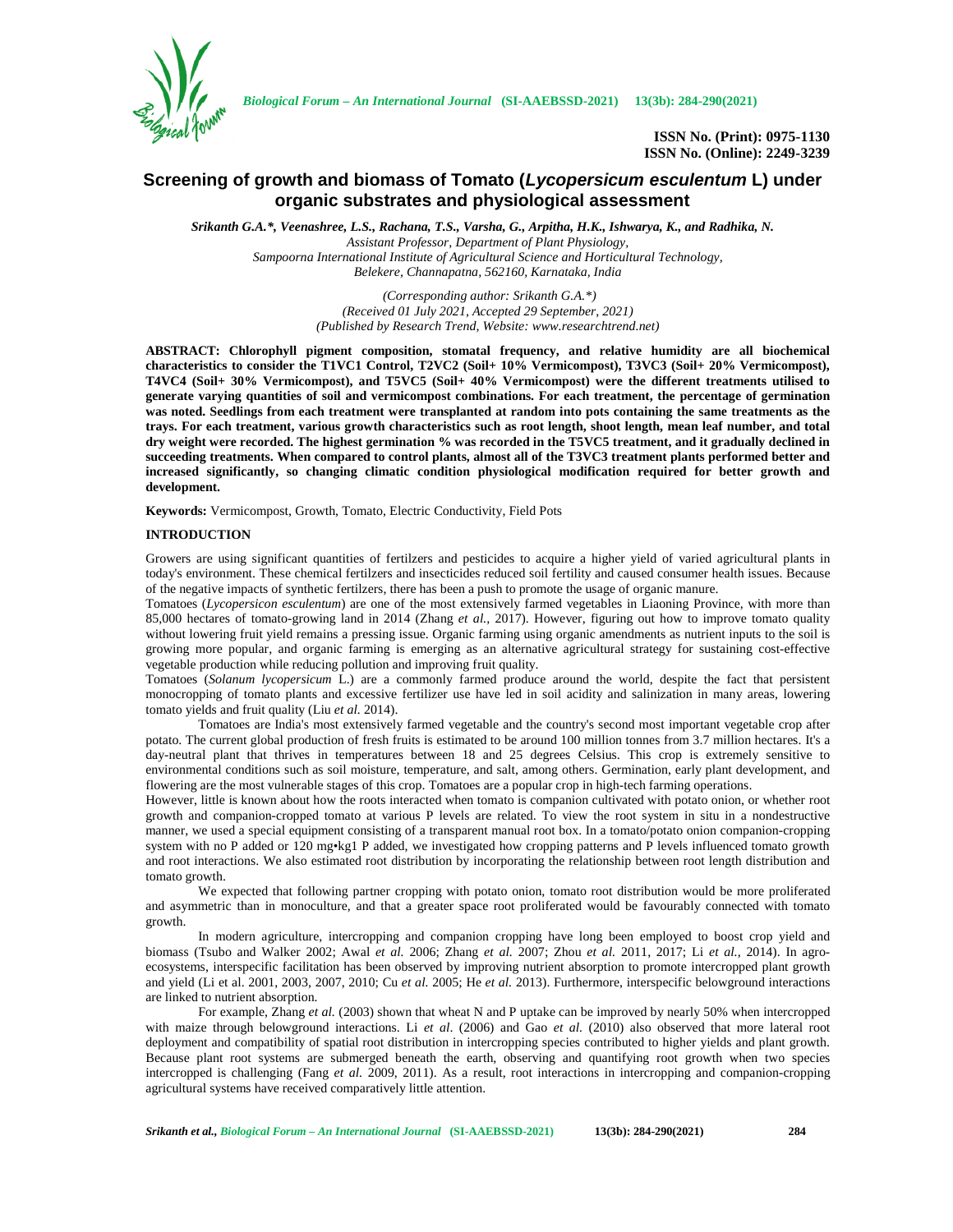Root growth can be impacted by a variety of circumstances because plant roots live in such a complicated environment (Karban 2008). Water and nutrient supplementation variability in soil can alter plant roots over time (Liao *et al.* 2001, 2004; Hodge 2004; Fang et al., 2009), especially for non-mobile elemental nutrients. Phosphorus nutrients, for example, are heterogeneous in soil because phosphate ions react with soil cations to produce soluble complexes or insoluble precipitates, or they adsorb to the surfaces of diverse positively charged soil particles (Cu *et al.,* 2005). (Hinsinger *et al.,* 2003).

As a result, roots always demonstrate varying levels of flexibility in addition to different P levels in order to activate and consume more P nutrients (Eissenstat 1992; Narang *et al.* 2000). Xia *et al.* (2013) reported that P application can impact total root length and root space distribution across cropping systems (Xia *et al.* 2013). (Xia *et al.* 2013).

Root interactions in an intercropping system are influenced not only by soil heterogeneity but also by the presence of nearby roots (Maina *et al.* 2002; de Kroon *et al.* 2003; Falik *et al*. 2003; Dudley and File 2007; Karban and Shiojiri 2009). A growing number of academics are interested in the topic of root recognition. When two plants interact, their root activity is always altered by an adjacent species. Gersani *et al*. 2001; Maina *et al.* 2002; Falik *et al.* 2003; O'Brien *et al.* 2005; Padilla *et al.* 2013) found that the presence of a resource competitor can cause an increase in root biomass allocation. The Great Lakes Sea Rocket (Cakileedentula), for example, accumulates greater biomass in its fine roots when planted with nonkin species rather than siblings (Dudley and File 2007). Furthermore, Impatiens pallida plants can only recognise their kin when the roots of another plant are present (Murphy and Dudley 2009). We conclude from our findings that plant root activity is far more complex than previously considered, particularly when two plants interact, and that the result of plant growth and root contact is highly related to the nutrition and their neighbours.

# **MATERIAL AND METHODS**

The experiment was undertaken with the main objective to evaluate the Physiological modifications of growth and biomass of Tomato (*Lycopersicum esculentum* L.) under Vermicompost application. For this, pot culture experiments were conducted. Experimental plants were maintained in pot culture. Observations on growth, physiological and biochemical parameters were recorded during crop period.

The experiment was conducted in department of Plant Physiology located at Sampoorna International Institute of Agri. Sciences and Horticultural Technology, situated at Belekere, Channapatna. Planting material, crop Tomato (*Lycopersicum esculentum* L plants were used for the study. The seed materials were procured from Sampoorna International Institute of Agriculture Sciences and Horticultural Technology.CRD laid out with nine treatments experiments with two replications. **Procedure:** After successful germination test (Plate 01) we shifted to pots, potted plants (3 plants/pot 2kg potting mixture) were used for this experiment. Plants were maintained different percentage of vermicompost treatment. Observations were taken at biweekly intervals, till stress period of two weeks (Plate 1). Observation were taken from average of three replication **Observations: Growth Parameters**

#### **1. Number of Leaves**

Total numbers of leaves in the experimental plants were counted.

**2. Root length (cm)**

The roots of plants were cut at the base level and washed free of adhering soil with low jet of water. The roots were then oven dried and dry weight was recorded.

- **3. Dry Shoot Weights (g)** Shoot weight were measured weighing the above ground part of the plants in a weighing balance after oven drying at $70^{\circ}$ C.
- **4. Root ShootRatio:**

Ratio of weights of dried roots, shoots of sample plants were calculated and mean value arrived.

**5. Dry matter Production(g)**

The sum of root shoot dry weights was taken as the total dry matter yield.

#### **Physiological and Biochemical parameters**

**Chlorophyll pigments (mgg-1 ).** Arnon's technique was used to estimate the chlorophyll content of leaf samples (1949). A weighed quantity of leaf sample (0.5g) was chopped into little bits from a fully developed third leaf. After pouring 10 ml DMSO:80 percent acetone mixture (1:1 v/v) into test tubes, the pieces were incubated overnight at room temperature. The coloured solution was decanted into a measuring cylinder, and the DMSO-acetone mixture was used to make up to 25 ml. At 663, 645, 480, and 510 nm, the absorbance was measured. By replacing the absorbance values in the supplied formulas, the chlorophyll content was calculated.

TotalChl (a + b) = 
$$
(8.02 \times A_{663} - 20.2 \times A_{645}) \times \frac{V}{1000} \times \frac{1}{\text{freshweight}}
$$

**Stomatal Frequency (no.cm<sup>2</sup>).** The number of stomata per unit area of leaf is referred to as stomatal frequency. A thick combination of thermocol and xylene was made and applied over both surfaces of the leaves before drying. After drying, the peel was carefully peeled and counted under a microscope with a 40X objective and 10X eyepiece. A stage micrometre was used to measure the microscope's field of view, and the stomatal frequency per unit area was computed.

**Relative Water Content.** By measuring the fresh weight, turgid weight, and dried weight of a known number of leaf discs from the experimental plants, relative water content was determined according to Barr and Weatherly (1962). After determining the sample's fresh weight, it was immersed in distilled water for 3 hours before determining the turgid weight. After three days in an oven at 80 degrees Celsius, the dry weight of the samples was determined. The following formula was used to determine the RWC

*Germination Percentage:* On ancient and contemporary seed samples, a routine germination test was performed by planting 12- 14 seeds on whatman filter paper (9 mm diam.) inside a petri dish (one dish= one replicate). The experiment was carried out four times. To ingest the seed, the filter paper of each petri dish was wet with 2 cc distilled water (ISTA 1996). At room temperature, petri dishes were used. The standard germination test was used to assess germination and seed vigour.

*Srikanth et al., Biological Forum – An International Journal* **(SI-AAEBSSD-2021) 13(3b): 284-290(2021) 285** The first germination count was done three days after planting and then every two days after that (i.e., day 5 and 7). The percentage of seeds that generated normal seedlings was used to assess germination (ISTA 1993). Germination indices such as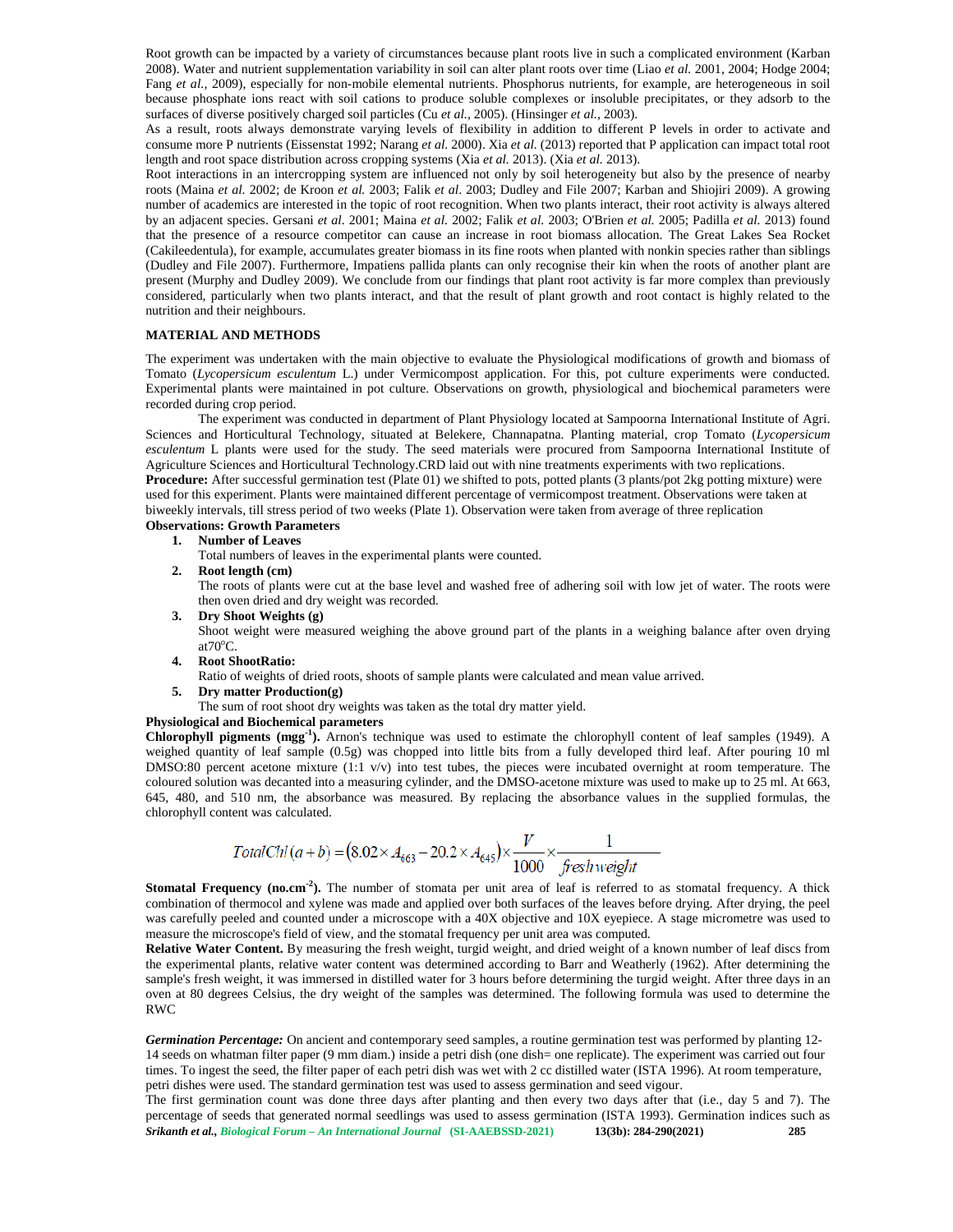(GRI) were calculated from germinated data according to Olisa *et al.* (2010). A standard germination test was conducted on seed samples (old and new) by placing 25 seeds on Whatman filter paper (9 mm diam.) inside a Petri dish (one dish = one replicate). The test was replicated four times. The filter paper of each Petri dish was moistened with 2 ml of distilled water to imbibe the seed (ISTA 1996). Petri dishes were placed at room temperature (approx.  $25 \pm 2^{\circ}$ C.

**Preparation of Soil and VC' Mixtures:** Soil from the Botanical Garden mixed with different concentrations of VC was used in the experiment. All five treatments used a total of four trays for germination. Each tray included 20 seeds of the treatment combination in it. In each tray, 13 tomato seeds were sowed at a depth of 3 cm with a spacing of 2 cm. As a result, a total of 20 seeds were sown in each of the eight trays. After 20 days, the percentage of germination in each of the four treatments was determined. Seedlings with a normal structure were classified as normal, while seedlings with defects or no secondary roots were classified as abnormal. Only normal seedlings were utilised to calculate germination percentages because they were the only ones capable of producing a complete plant.

It was discovered that germination vermicompost in soil has always been connected with percentage in terms of normal seedlings, with the treatment VC15 (soil+15 percent VC) having the highest rising germination, percentage, and yield (86 percent). In several tests VC30 (soil + 30% VC) and VC45 (soil +45 percent VC), there was a steady drop in germination percentage in treatments independent of nutrient delivery, even at low replacement rates. The germination percentage was higher in the VC30 and VC45 treatments.

*Statistical analysis.* The experiment used a CRD with three treatments, each of which was replicated three times. Statistical analysis was performed using ANOVA. P values of less than 0.05 were deemed significant.

#### **RESULTS AND DISCUSSION**

The current experiment entitled Physiological modifications of growth and biomass of Tomato (*Lycopersicum esculentum* L) under Vermicompost application for significant utilization of nutrients through vermicompost by plants. It was undertaken with the objective to study the effect of vermicompost as a major nutrient percentage on tomato under varying different percentages. Three sets of pot culture experiments were conducted during 2020. The experiments were laid out in CRD factorial.

Alteration in growth performance of tomato under the studied by treatment of vermin compost percentage analyzing the parameters viz leaf number, root length, shoot length and total root weight accumulation were significantly increasing.

In this study highest values of growth parameters (Table 1 and 2) were recorded in T3VC3 for number of leaves per plant, root lengths (cm), shoot lengths, total dry weight, (13.66, 4.23, 11.25, 4.24) showed significantly increasing as compared to control T1VC1(Fig 01), germination percentage (89.26%) (Fig 04) was also observed under different percentage of vermicompost. Highest values in biochemical parameters were recorded for total chlorophyll content  $(1.365mg g<sup>-1</sup>)$  (Fig. 2), Stomatal frequency (566.34 n/mm<sup>2</sup>) (Fig 03) and RWC relative water content (88.45 %). Among the different treatment plants responded better under the concentration in T3VC3 treatment.

# **Table 1: Comparison of physiological growth parameters under vermicompost in tomato at 20 DAS.**

| <b>Treatments</b>                         | Number of<br>leaves | Root length | Shoot length | total dry<br>weight | <b>Germination</b><br>percentage $(\% )$ |
|-------------------------------------------|---------------------|-------------|--------------|---------------------|------------------------------------------|
| <b>T1VC1 Control,</b>                     | 10.00               | 2.46        | 8.36         | 2.40                | 84.35                                    |
| <b>T2VC2</b><br>(Soil+ 10% Vermicompost), | 12.00               | 2.21        | 10.23        | 2.68                | 86.34                                    |
| T3VC3 (Soil+20%Vermicompost),             | 13.66               | 4.23        | 11.25        | 4.24                | 89.26                                    |
| T4VC4 (Soil+ 30% Vermicompost)<br>and     | 11.87               | 2.34        | 9.62         | 2.76                | 85.31                                    |
| T5VC5 (Soil+40%Vermicompost).             | 10.36               | 1.98        | 8.21         | 2.89                | 86.34                                    |
| <b>Mean Value</b>                         | 11.57               | 2.64        | 9.53         | 2.99                | 86.32                                    |
| CD(0.05)                                  | 0.418               | 0.015       | 0.014        | 1.235               | 0.094                                    |
| $SE_{\pm}(m)$                             | 0.131               | 0.005       | 0.004        | 0.387               | 0.029                                    |
| $SE_{\pm}$ (d)                            | 0.185               | 0.007       | 0.006        | 0.547               | 0.041                                    |

Significant differences at CD (0.05), Replication-3, T- Treatment

# **Table 2: Comparison of biochemical parameters under vermicompost in tomato.**

| <b>Treatments</b>                         | Chlorophyll pigment<br>composition | <b>Stomatal frequency</b> | <b>Relative water</b><br>content |
|-------------------------------------------|------------------------------------|---------------------------|----------------------------------|
| <b>T1VC1</b><br>Control.                  | 1.029                              | 523.62                    | 86.11                            |
| <b>T2VC2</b><br>(Soil+ 10% Vermicompost), | 1.264                              | 498.36                    | 86.68                            |
| T3VC3<br>(Soil+20%Vermicompost),          | 1.365                              | 566.34                    | 88.45                            |
| <b>T4VC4</b><br>(Soil+30% Vermicompost)   | 1.126                              | 463.48                    | 85.36                            |
| <b>T5VC5</b><br>(Soil+40%Vermicompost).   | 1.153                              | 475.19                    | 86.16                            |
| <b>Mean Value</b>                         | 1.187                              | 505.39                    | 86.55                            |
| CD(0.05)                                  | 0.001                              | 0.131                     | 0.088                            |
| $SE_{\pm}(m)$                             | 0.002                              | 0.041                     | 0.028                            |
| $SE{\pm}(d)$                              | 0.004                              | 0.058                     | 0.039                            |

Significant differences at CD (0.05), Replication-3, T- Treatment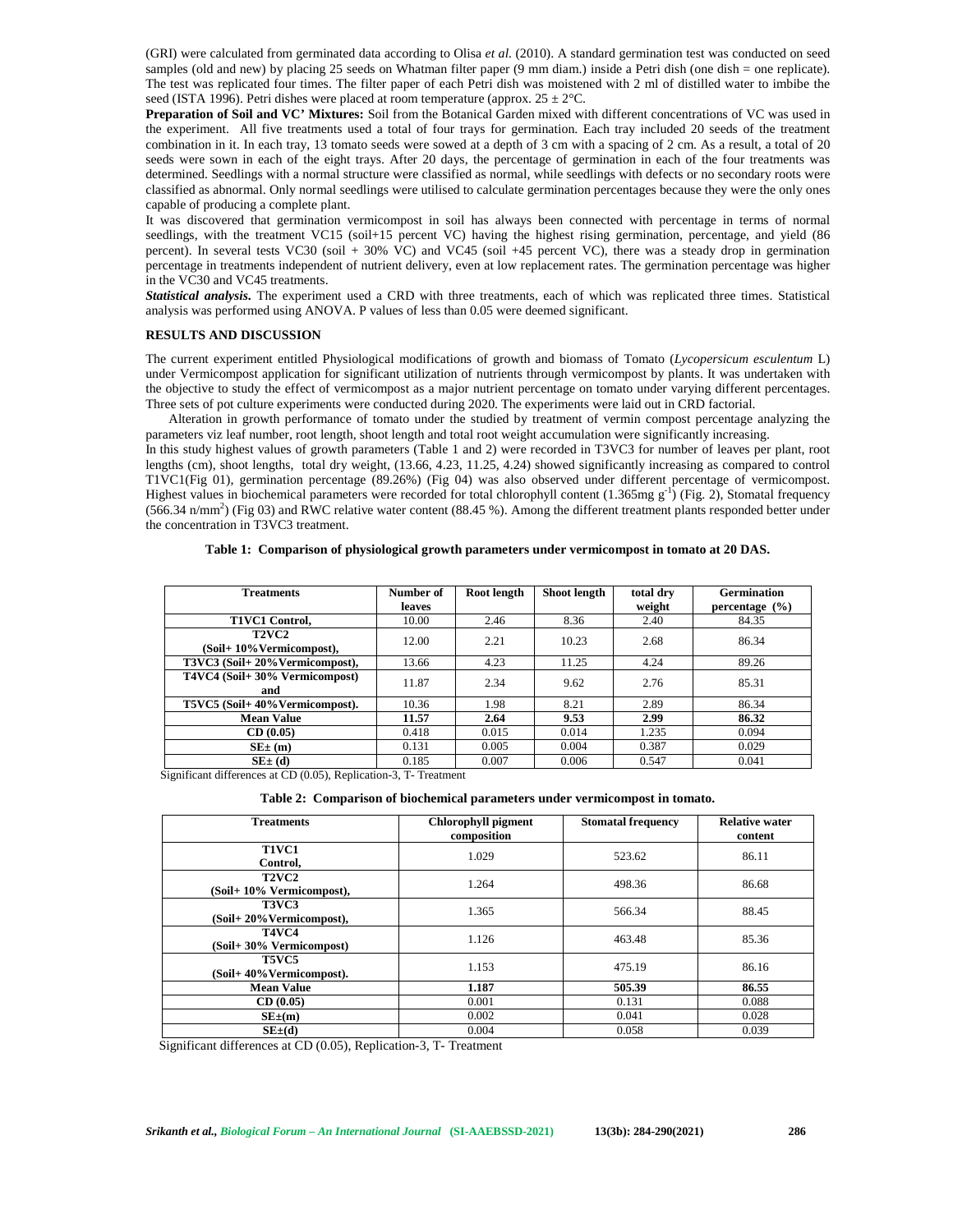

**Fig. 1.** Effect of vermicompost on physiological growth parameters in tomato.



**Fig. 2.** Effect of vermicompost on biochemical parameter chlorophyll composition in tomato.



**Fig. 3.** Effect of vermicompost on biochemical parameter stomatal frequency in tomato.



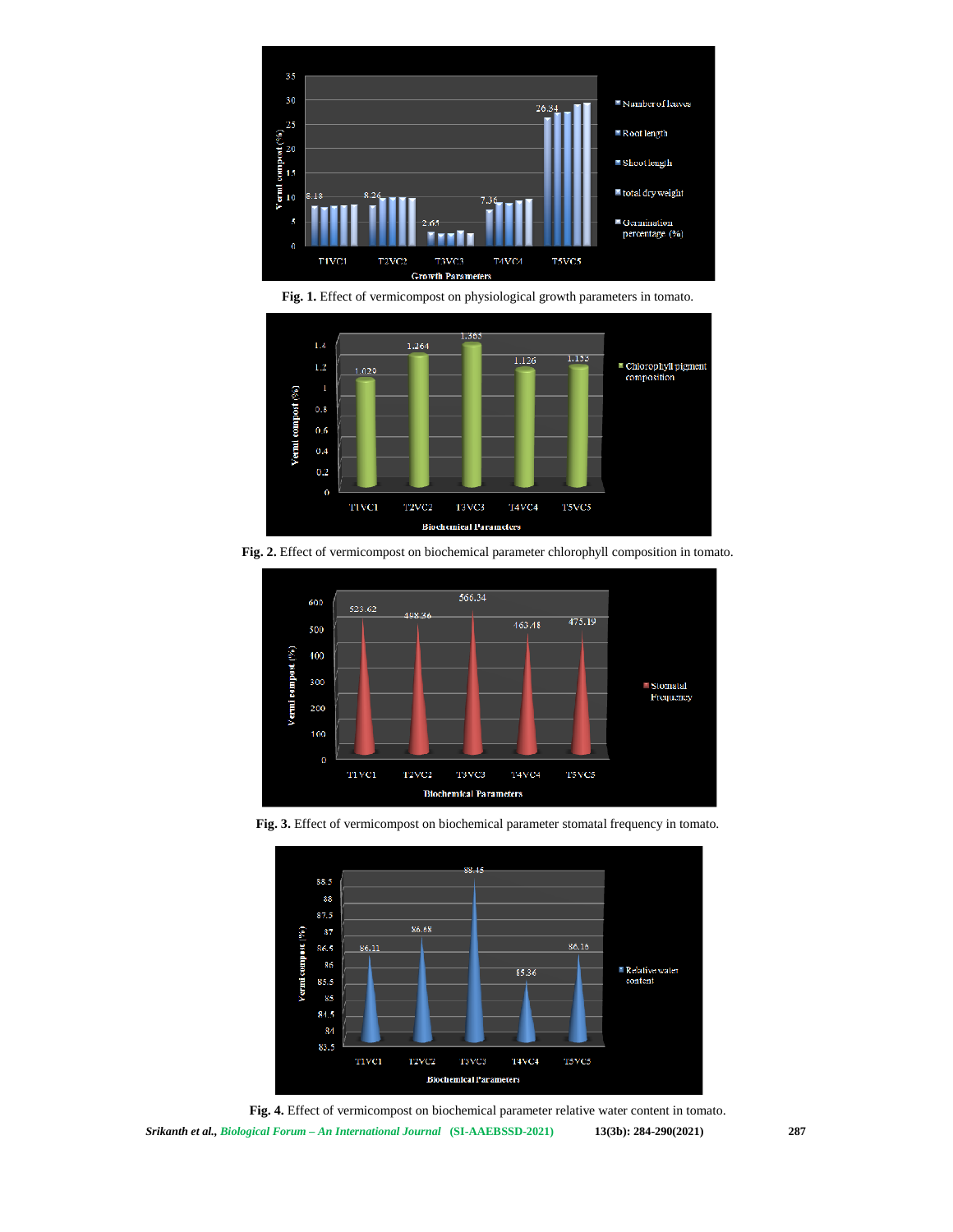

**Fig. 5.** Effect of vermicompost on biochemical parameter germination percentage in tomato.



**Plate 1.** Germination percentage on tomato under the treatment of Vermicompost; Plants maintained under the treatment of Vermicompost.

# **CONCLUSION**

Our findings show that in tomato/potato onion companion-cropping systems, deeper and more evasive root dispersion in tomato plants can support more tomato biomass. Furthermore, the cropping pattern has a bigger impact on the distribution of tomato roots than the P level. However, one limitation of our research was that we were unable to determine how the potato onion altered tomato root spread, whether root exudates operate, or whether changing soil microorganisms work. These questions will need to be investigated further. Our findings were only tested in a small number of greenhouses; they still need to be confirmed in large scale tests for future crop growth under betterment in agriculture.

# **REFERENCE**

- Adiku, S.G.K., Lafontaine, H. and Bajazet, T. (2001). Patterns of root growth and water uptake of a maize–cowpea mixture grown under greenhouse conditions. *Journal of Plant Soil. 235*: 85-94.
- Awal, M.A., Koshi, H. and Ikeda, T. (2006). Radiation interception and use by maize/peanut intercrop canopy. *Journal of Agriculture Meteorology. 139*:74-83.
- Biedrzycki., M.L. and Bais, H.P. (2010). Kin recognition in plants: a mysterious behaviour unsolved. *Journal of Experimental Botany*. *61*: 4123-4128.
- Biedrzycki, M.L., Jilany, T.A., Dudley, S.A. and Bais, H.P. (2010). Root exudates mediate kin recognition in plants. *Communication of Integration and Biology. 3*: 28-35.
- Blank, R.R. (2010). Intraspecific and interspecific pair-wise seedling competition between exotic annual grasses and native perennials: plant–soil relationships. *Journal of Plant Soil. 326*: 331–343.
- Cahill, J.F, McNickle, G.G, Haag, J.J., Lamb E.G., Nyanumba, S.M. and Clair, C.C.S. (2010). Plans integrate information about nutrients and neighbors. *Science. 328*:1648-1657.
- Cheplick, G.P. and Kane, K.H. (2004). Genetic relatedness and competition in *Triplasis purpurea* (Poaceae): resource partitioning or kin selection. *International Journal of Plant Science. 165*:623–630.
- Cu, S.T.T., Hutson, J. and Schuller, K.A. (2005). Mixed culture of wheat (*Triticum aestivum* L.) with white lupin (*Lupinus albus* L.) improves the growth and phosphorus nutrition of the wheat. *Journal of Plant Soil. 272*: 143-151.
- De Kroon, H., Mommer, L. and Nishiwaki, A. (2003). Root competition: towards a mechanistic understanding. In: de Kroon H, Visser EJW, editor. Root ecology. Berlin/Heidelberg: *Springer; page*: 215-234.
- Dudley, S.A. and File, A.L. (2007). Kin recognition in an annual plant. *Biological Letter. 3*: 435-438.

Eissenstat, D.M. (1992). Costs and benefits of constructing roots of small diameter. *Journal of Plant Nutrition. 15*: 763-782.

- Falik, O., Reides, P., Gersani, M. and Novoplansky, A. (2003). Self/non-self discrimination in roots. *Journal of Ecology. 91*: 525- 531.
- Fang, S., Gao, X., Deng, Y., Chen, X. and Liao, H. (2011). Crop root behavior coordinates phosphorus status and neighbors: from field studies to three-dimensional in situ reconstruction of root system architecture. *Journal of Plant Physiology. 155*: 1277-1285.
- Fang, S., Yan, X., and Liao, H. (2009). 3D reconstruction and dynamic modeling of root architecture in situ and its application to crop phosphorus research. *Plant Journal. 60*: 1096-1108.

*Srikanth et al., Biological Forum – An International Journal* **(SI-AAEBSSD-2021) 13(3b): 284-290(2021) 288**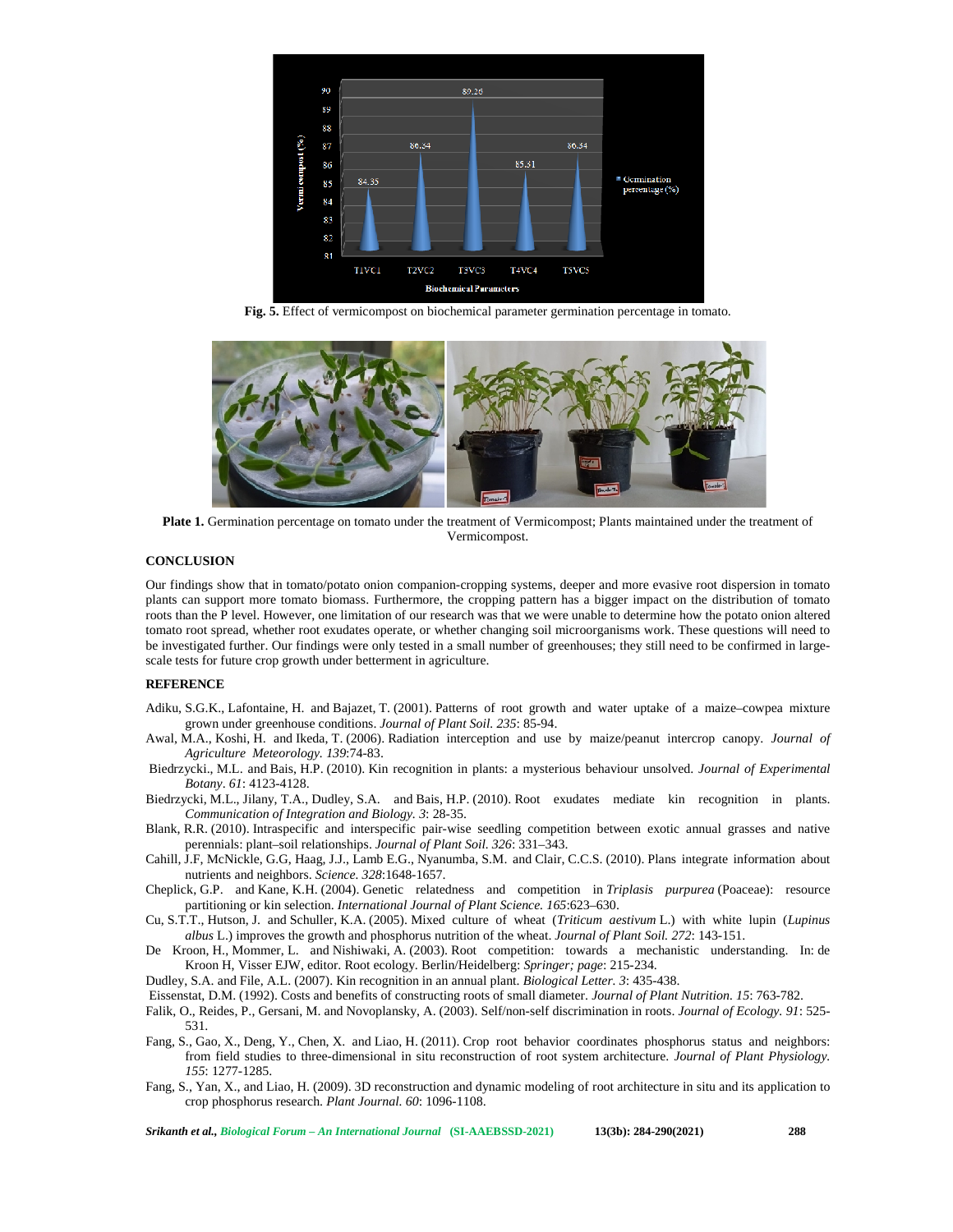- Fontes, P.C.R., Barber, S.A. and Wilcox, G.E. (1986). Prediction of phosphorus uptake by two tomato cultivars growing under insufficient and sufficient phosphorus soil conditions using a mechanistic mathematical model. *Journal of Plant Soil. 94*: 87–97.
- Gao, Y., Duan, A., Qiu, X., Liu, Z., Sun, J., Zhang, J. and Wang, H. (2010). Distribution of roots and root length density in a maize/soybean strip intercropping system. *Journal of Agriculture Water Management. 98*: 199-212.
- Ge, Z., Rubio, G. and Lynch, J.P. (2000). The importance of root gravitropism for inter-root competition and phosphorus acquisition efficiency: results from a geometric simulation model. *Journal of Plant Soil. 218*: 159-171.
- Gersani, M., Brown, J.S., Brien, E.E., Maina, G.M. and Abramsky, Z. (2001). Tragedy of the commons as a result of root competition. *Journal of Ecology.* 89: 660-669.
- He, Y., Ding, N., Shi, J., Wu, M., Liao, H. and Xu, J. (2013). Profiling of microbial PLFAs: implications for interspecific interactions due to intercropping which increase phosphorus uptake in phosphorus limited acidic soils. *Journal of Soil Biology and Biochemistry. 57:*625–634.
- Hinsinger, P., Plassard, C, Tang, C. and Jaillard, B. (2003). Origins of root-mediated pH changes in the rhizosphere and their responses to environmental constraints: a review. *Journal of Plant Soil. 248*: 43-59.
- Hodge, A. (2004). The plastic plant: root responses to heterogeneous supplies of nutrients. *Journal of New Phytology*. *162*: 9-24.
- Holloway, R.E., Bertrand, I., Frischke, A.J., Brace, D.M., McLaughlin, M.J. and Shepperd, W. (2001). Improving fertilizer efficiency on calcareous and alkaline soils with fluid sources of P, N and Zn. *Journal of Plant Soil. 236*: 209-219.
- Karban R. (2008). Plant behaviour and communication. *Ecological Letter. 11*: 727-739.
- Karban, R. and Shiojiri, K. (2009). Self-recognition affects plant communication and defense. *Ecological Letter. 12*: 502-506.
- Li, H, Shen, J., Zhang, F., Clairotte, M., Drevon, J.J., Cadre, E. and Hinsinger, P. (2008). Dynamics of phosphorus fractions in the rhizosphere of common bean (*Phaseolus vulgaris* L.) and durum wheat (*Triticum turgidum durum* L.) grown in monocropping and intercropping systems. *Journal of Plant Soil. 312*:139–150.
- Li, H., Shen, J., Zhang, F., Marschner, P., Cawthray, G. and Rengel, Z. (2010). Phosphorus uptake and rhizosphere properties of intercropped and monocropped maize, faba bean, and white lupin in acidic soil. *Journal of Biological and Fertiliser Soils. 46*: 79-91.
- Li, L., Li, S.M., Sun, J.H., Zhou, L.L., Bao, X.G., Zhang, H.G. and Zhang, F.S. (2007). Diversity enhances agricultural productivity via rhizosphere phosphorus facilitation on phosphorus-deficient soils. *Proctral National Academic Science*. *104*: 11192-11196.
- Li, H.Y., Zhu, Y.G., Marschner, P., Smith, F.A. and Smith S.E.(2005). Wheat responses to arbuscular mycorrhizal fungi in a highly calcareous soil differ from those of clover, and change with plant development and P supply. *Journal of Plant Soil*. *277*: 221-232.
- Li, L., Sun, J., Zhang, F., Guo, T., Bao, X., Smith, F.A. and Smith S.E.(2006). Root distribution and interactions between intercropped species. *Journal of Oecologiae. 147*: 280-290.
- Li, L., Yang, S., Li, X., Zhang, F. and Christie, P. (1999). Interspecific complementary and competitive interactions between intercropped maize and field bean. *Journal of Plant Soil. 212*: 105-114.
- Liao, H., Yan, X., Rubio, G., Beebe, S.E., Blair, M.W. and Lynch, J.P. (2004). Genetic mapping of basal root gravitropism and phosphorus acquisition efficiency in common bean. *Journal of Plant Biology.* 31: 959-970.
- Liu, T., Cheng, Z., Meng, H., Ahmad, I. and Zhao, H. (2014). Growth, yield and quality of spring tomato and physicochemical properties of medium in a tomato/garlic intercropping system under plastic tunnel organic medium cultivation. *Science and Horticulture. 170*: 159-168.
- Liu, S., Wu, F. and Wen, X. (2013). Allelopathic effects of root exudates of Chinese onion on tomato growth and the pathogen *Fusarium oxysporum* (Sch1). *Journal of Allelopathy. 31*: 387-403.
- Maina, G.G., Brown, J.S. and Gersani, M. (2002). Intra-plant versus inter-plant root competition in beans: avoidance, resource matching or tragedy of the commons. *Journal of Plant Ecology. 160*: 235-247.
- Murphy, G.P. and Dudley S.A.(2009). Kin recognition: competition and cooperation in Impatiens (*Balsaminaceae*). *American Journal of Botany*. *96*: 1990-1996.
- Narang, R.A., Bruene, A. and Altmann, T. (2000). Analysis of phosphate acquisition efficiency in different Arabidopsis accessions. *Indian Journal of Plant Physiology. 124*: 1786-1799.
- O'Brien, E.E., Gersani, M. and Brown, J.S. (2005). Root proliferation and seed yield in response to spatial heterogeneity of below-ground competition. *Journal of New Phytology*. *168*: 401-412.
- Padilla, F.M., Mommer, L., Caluwe, H., Smit, A.E., Wagemaker, C.A.M., Ouborg, N.J. and Kroon H. (2013). Early root overproduction not triggered by nutrients decisive for competitive success belowground. *Plant Physiology. 14*: 801-805.
- Sheley, R.L. and Larson, L.L. (1994). Comparative growth and interference between cheat grass and yellow star thistle seedlings. *Journal of Range Management. 47*: 470-474.
- Smit, A.L., Bengough, A.G., Engels, C., Noordwijk, M., Pellerin S. and Geijn, S.C. (2013). Root methods: a handbook. New York, NY: *Springer. 01*: 72-79.
- Tsubo, M. and Walker, S. (2002). A model of radiation interception and use by a maize–bean intercrop canopy. *Journal of Agriculture Meteorology. 110*: 203-215.
- Vasquez, E., Sheley, R. and Svejcar, T. (2008). Creating invasion resistant soils via nitrogen management. *Invasive ofPlant Science Management. 1*: 304-314.
- Velagala, R.P., Sheley, R.L. and Jacobs, J.S. (1997). Influence of density on intermediate wheatgrass and spotted knapweed interference. *Journal of Range Management. 50*: 523-529.
- Wang, D., Marschner, P., Solaiman, Z., Rengel, Z. (2007). Belowgroundinteractions between intercropped wheat and *Brassicas* in acidic and alkaline soils. *Journal of Soil Biology and Biochemistry. 39*: 961-971.
- Wassmuth, B.E., Stoll, P., Tscharntke, T. and Thies, C. (2009). Spatial aggregation facilitates coexistence and diversity of wild plant species in field margins. *Prospect Plant Ecology and Evolution. 11*:127-135.
- Wenke, R.J. (1980). Patterns in prehistory: humankind's first three million years. New York, NY: Oxford University Press.
- Wu, F., Pan, K. and Liu, S. (2013).Restoration of soil and the technology of continuous cropping obstacle to overcome. *Journal of China Vegetables.1*: 13-39.